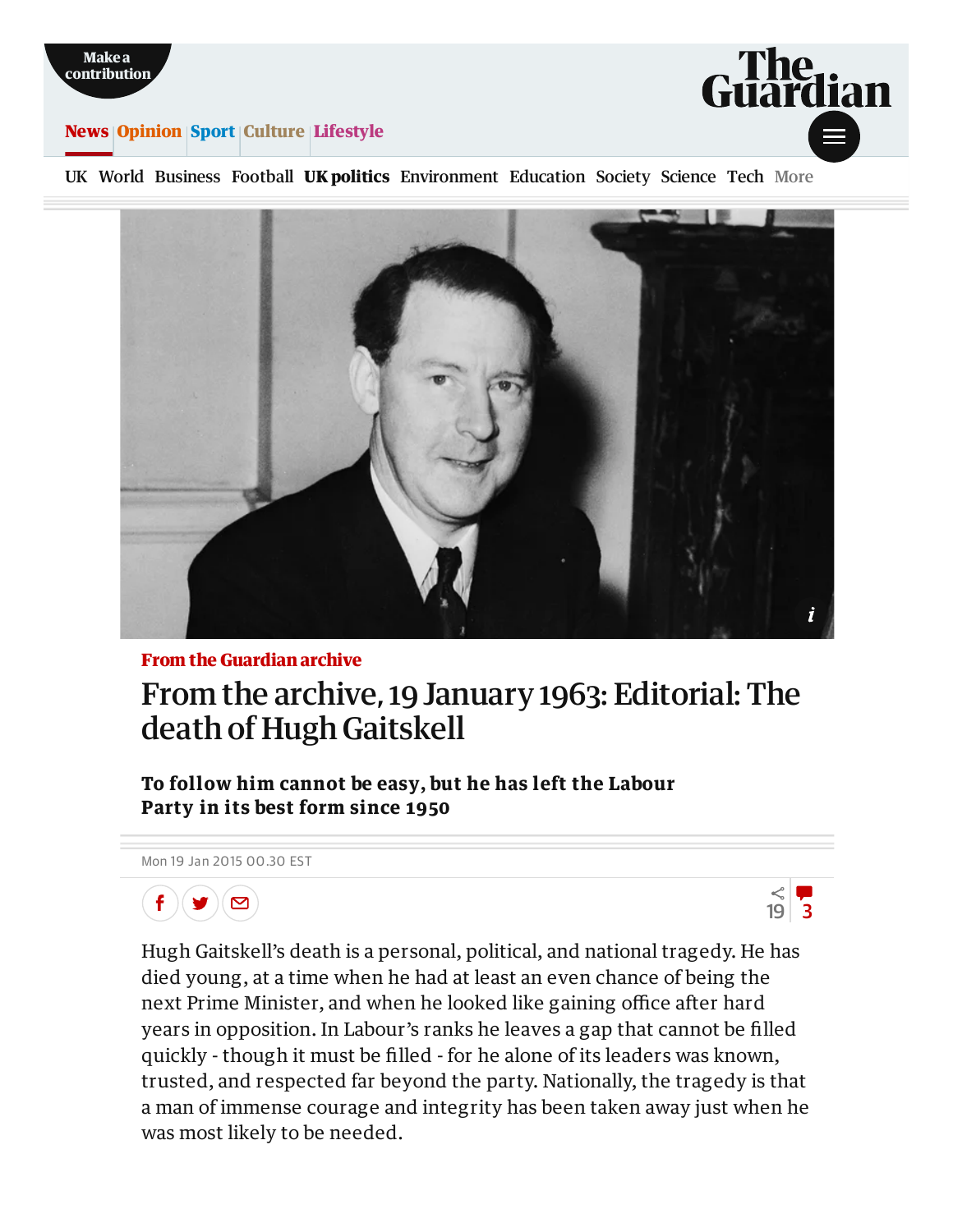He would have been a better Prime Minister than Leader of the Opposition, because his talents were creative. Already, as Minister of Fuel and briefly as Chancellor of the Exchequer, he had shown his ability for organisation and administration. As Leader of the Opposition, he was more concerned with seeking constructive policies - looking towards the day when [Labour](https://www.theguardian.com/politics/labour) would again be in office - than with negatively damning the Government. He was too fair-minded not to see the truth of a situation and he knew that the freedom of any Government is circumscribed by events, by its allies, and by its physical resources. He rarely, if ever, took unfair advantage of the licence that an Opposition can exploit.

Personally, too, it could be said of him that in opposition he was too kind to some of his critics within the party. He never waged the kind of personal warfare that some of his closest colleagues waged against him. In office as Prime Minister he might have changed. His construction of a Cabinet would have been uninhibited: he saw little purpose in axing "shadows," but he was determined that when it became the Government his party should give the country the strongest leadership that it could.



Of his courage, the Bevanite and bomb controversies are ample evidence. To a youthful Chancellor, rapidly promoted over the heads of experienced seniors, the Bevanite campaign against him could have been unnerving. He stood his ground, and his firmness helped him to win the leadership of the party in 1955. Suez was a test from which he emerged well; but as a national leader he did not really stand out until the 1959 election. Then, in spite of one tactical error (the income tax promise), he showed the coolness and good sense that a Prime Minister must have. The loss of that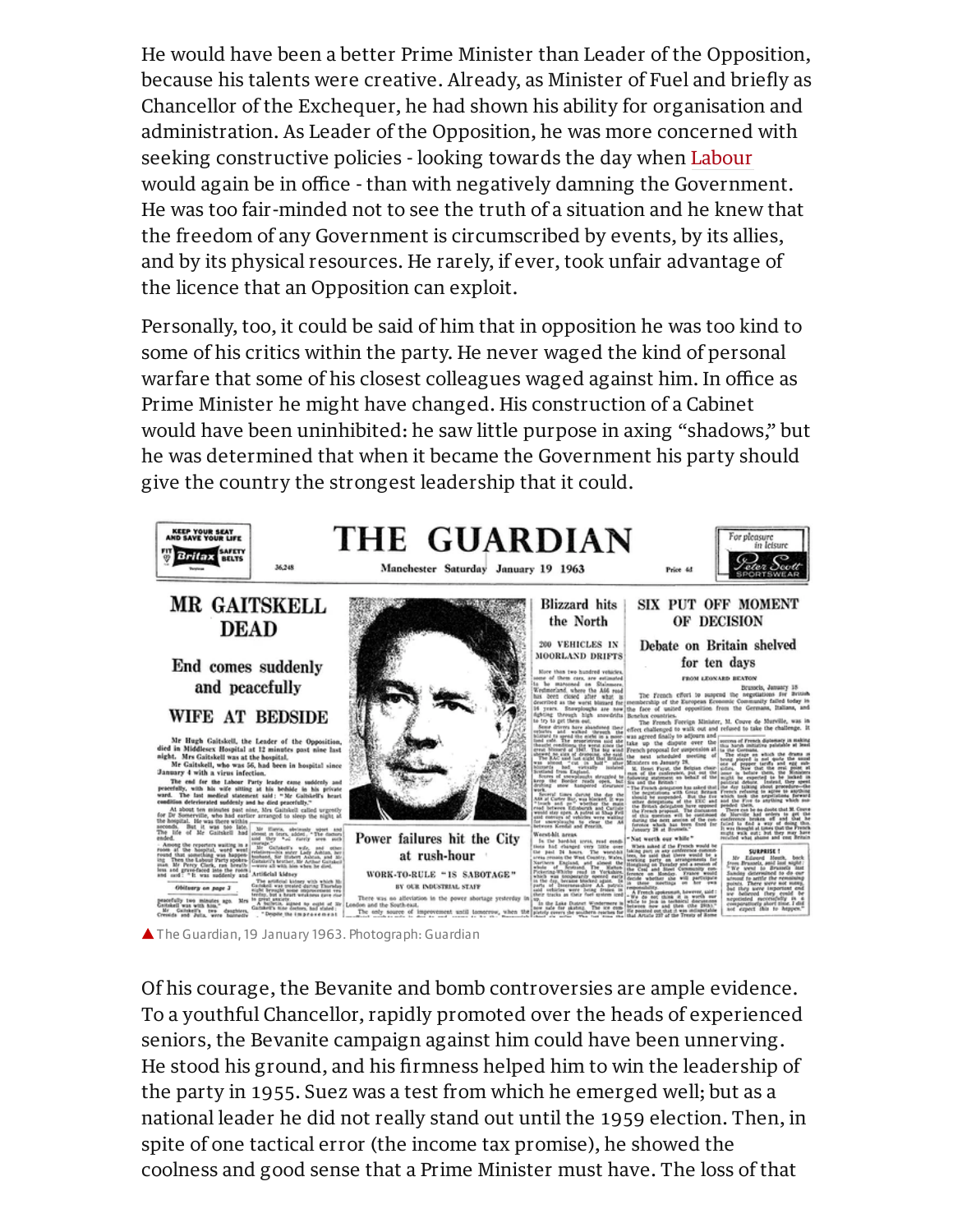election was a disappointment, though not unexpected; it was followed by the bitterest attacks upon him from within the party, ending with the defeat of his defence policy at the Scarborough conference in 1960. He replied with the famous "fight, fight, and fight again" - for which the Left has never forgiven him - and by the long struggle to lead Labour out of the unilateralist wilderness.



His commitment to the Atlantic alliance was complete, though he sought constantly to find ways of promoting harmony between East and West. Disengagement in Europe, a lesser dependence by the West on nuclear weapons, and effective political control over the generals, were for years among the first priorities in his policy. Although he was not an early convert to the non-nuclear club, he was quick to see the danger of letting nuclear weapons spread. The coming of President Kennedy as effective leader of the Western alliance was a great satisfaction to him. The two men got on well together - better, one may surmise, than Mr Kennedy and Mr Macmillan do - and each found stimulus in the other's brisk intellect. Latterly, Cuba and the Common Market had clouded their respect for each other, but this was a passing phase. As Prime Minister, Hugh Gaitskell would have enjoyed the best of relations with the White House.

It should be said also that he was a friendly and unaffected person. He enjoyed the kind of peaceful and private family life that fortifies a man in public office.

Whoever follows him as Labour leader will have to continue along the course he has set - a non-doctrinaire approach to economic and industrial policy, a firm commitment to collective defence and multilateral disarmament and a readiness to see gradual reform of the Labour Party's structure from within. Any other course will reopen old wounds and drive away sympathetic voters. To follow him cannot be easy; but he has left the Labour Party in its best form since 1950.

An obituary of Hugh [Gaitskell](http://static.guim.co.uk/sys-images/Guardian/Pix/pictures/2015/1/12/1421079153511/Obituary-of-Hugh-Gaitskel-002.jpg) also appeared in the paper.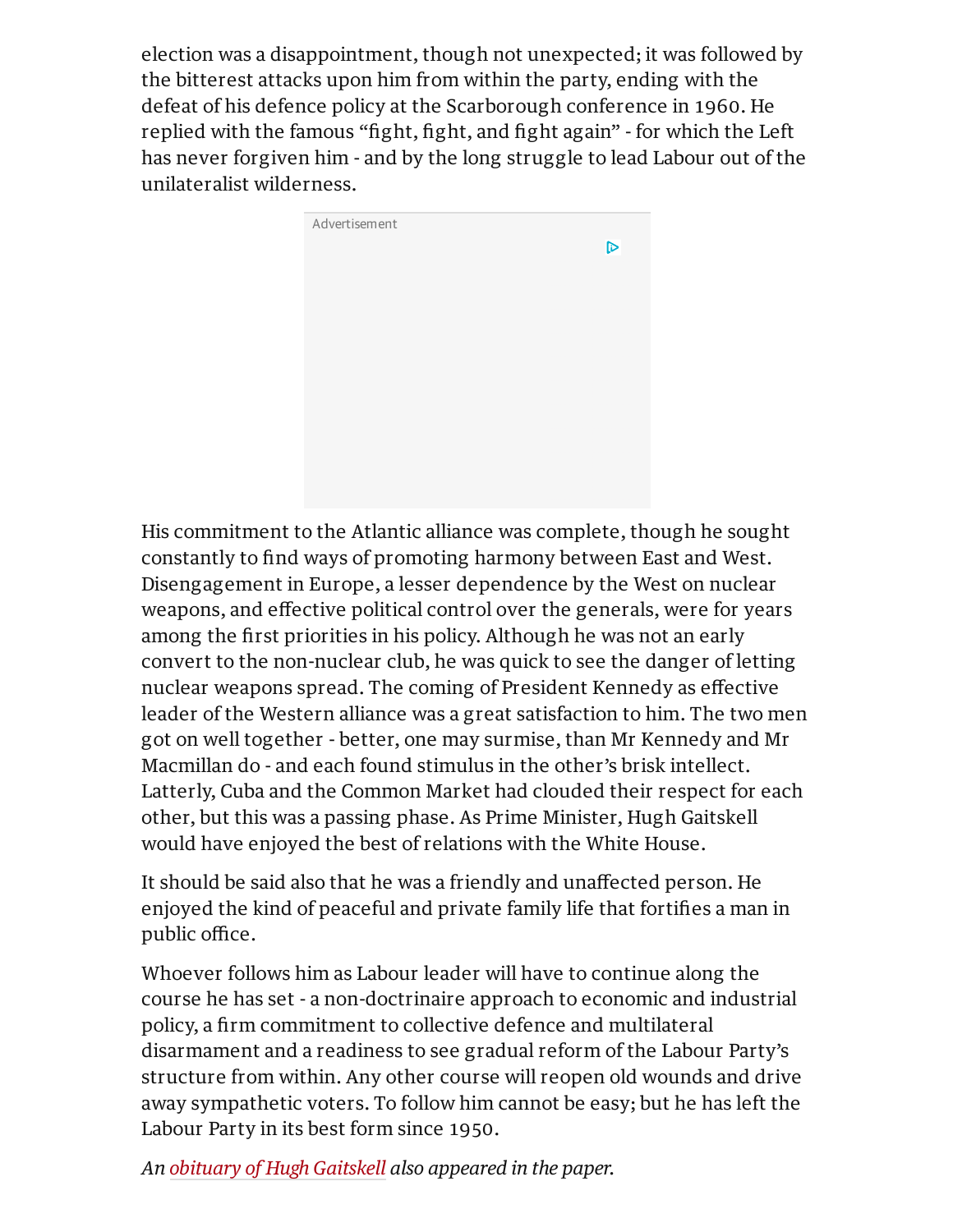## **Since you're here…**

… we have a small favour to ask. More people are reading the Guardian than ever but advertising revenues across the media are falling fast. And unlike many news organisations, we haven't put up a paywall – we want to keep our journalism as open as we can. So you can see why we need to ask for your help. The Guardian's independent, investigative journalism takes a lot of time, money and hard work to produce. But we do it because we believe our perspective matters – because it might well be your perspective, too.

The Guardian is editorially independent, meaning we set our own agenda. Our journalism is free from commercial bias and not influenced by billionaire owners, politicians or shareholders. No one edits our Editor. No one steers our opinion. This is important because it enables us to give a voice to the voiceless, challenge the powerful and hold them to account. It's what makes us different to so many others in the media, at a time when factual, honest reporting is critical.

If everyone who reads our reporting, who likes it, helps to support it, our future would be much more secure. **For as li ttle as \$1, you can support the Guardian – and i t only takes a minute. Thank you.**

|        | Support The Guardian $\rightarrow$   | <b>VISA</b> | <b>AMERICAN</b><br>ECPRESS  |  |  |
|--------|--------------------------------------|-------------|-----------------------------|--|--|
| Topics | Labour / From the Guardian archive   |             |                             |  |  |
|        | Politics past / obituaries           |             | <b>PayPal</b><br>mastercard |  |  |
|        | in<br>$\boldsymbol{\mathsf{p}}$<br>罓 | $G+$        |                             |  |  |

# **Fromthe [Guardian](https://www.theguardian.com/theguardian/series/from-the-archive) archive**

**Historical articles from the Guardian, selected by [guardianlibrary.](https://twitter.com/guardianlibrary) See also From the [archive](http://www.theguardian.com/theguardian/from-the-archive-blog) blog. For full content from 1791 onwards see our page on [accessing](https://www.theguardian.com/info/2017/jun/26/how-to-access-guardian-and-observer-digital-archive) past articles**



Bombay riots follow [Gandhi's](https://www.theguardian.com/world/2018/aug/10/bombay-riots-follow-gandhi-arrest-archive-1942) arrest - archive, 1942

**10 Aug 2018** 



[Editorial:](https://www.theguardian.com/us-news/2018/aug/09/editorial-nixon-the-man-who-stayed-too-long-archive-1974) Nixon, the man who stayed too long - archive, 1974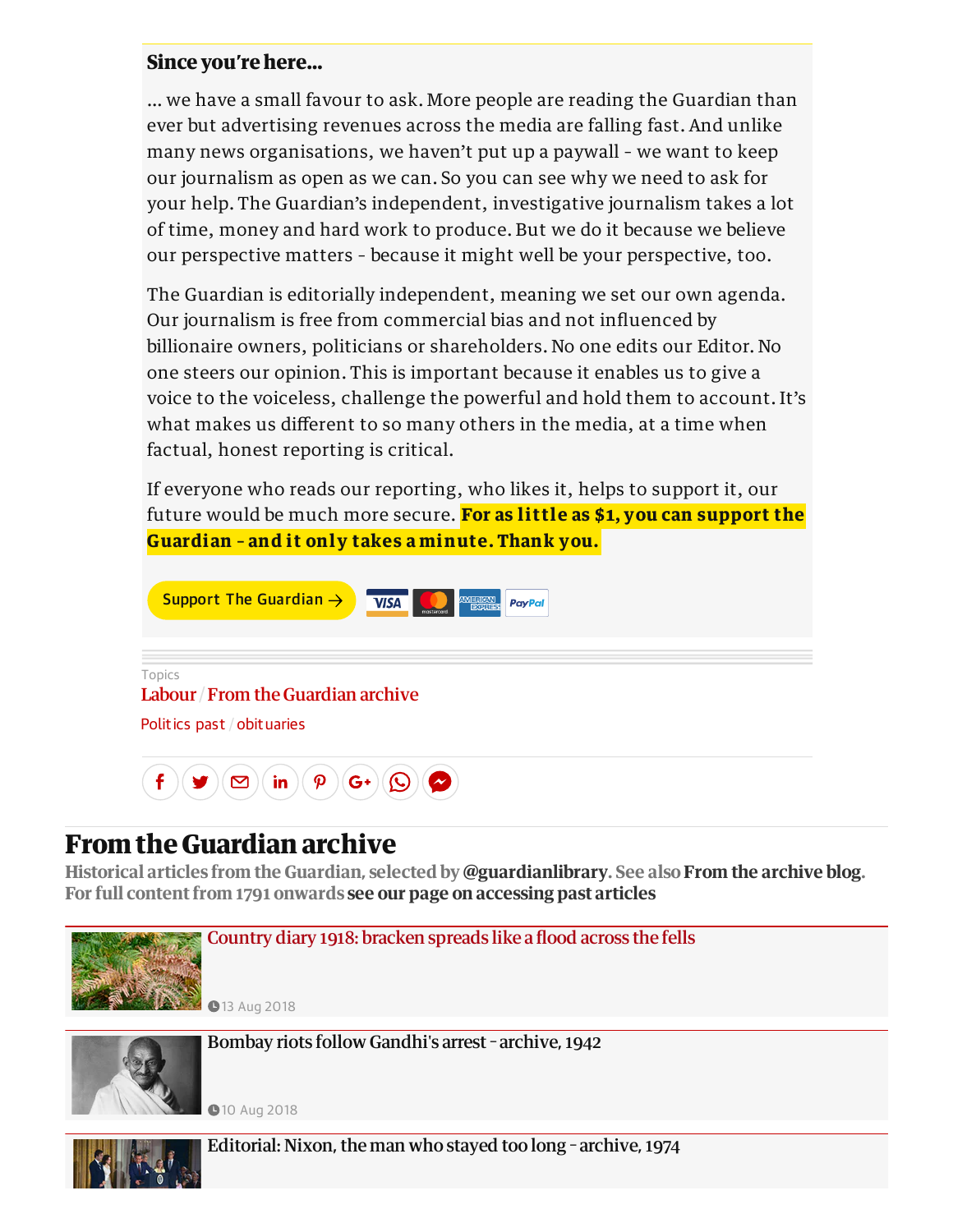

**9** Aug 2018

# Fashion victims: ["Bobbing"](https://www.theguardian.com/fashion/2018/aug/08/fashion-victims-bobbing-in-italy-archive-1925) in Italy archive, 1925 8 Aug 2018

<span id="page-4-1"></span><span id="page-4-0"></span>



<span id="page-4-2"></span>Conservatives call for [constitutional](https://www.theguardian.com/us-news/2018/aug/11/conservatives-call-for-constitutional-convention-alec) intervention last seen 230 years ago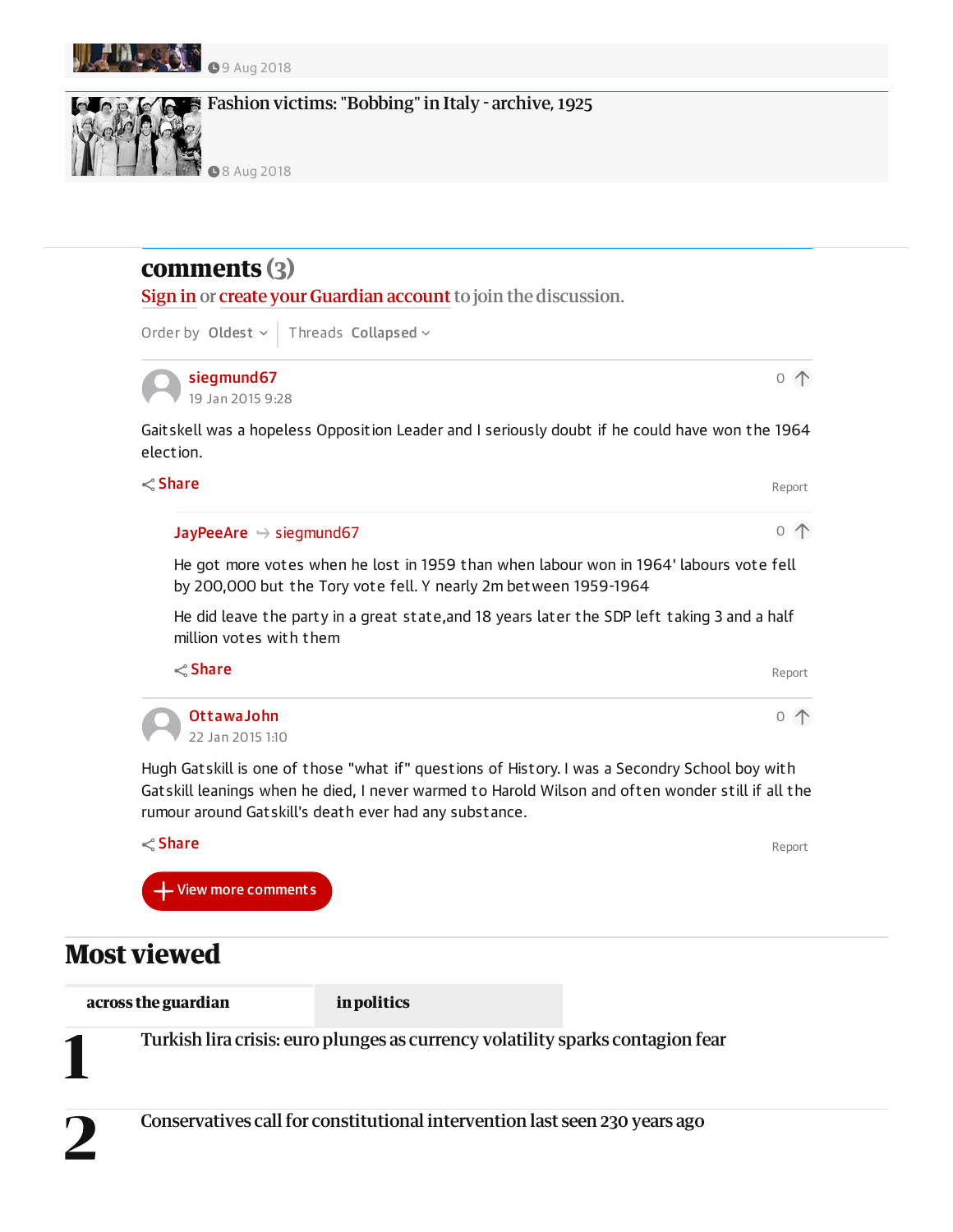|    | Thirty micrometres a minute: scientists discover the speed of death                   |  |  |  |  |
|----|---------------------------------------------------------------------------------------|--|--|--|--|
|    | 'Hell no': counterprotesters outnumber white supremacists at White House rally        |  |  |  |  |
| 5  | Halfway to boiling: the city at 50C                                                   |  |  |  |  |
| 6  | Geoffrey Rush accused of simulating 'groping and fondling' actor at centre of lawsuit |  |  |  |  |
|    | Plane stolen from Seattle airport chased by fighter jets - video                      |  |  |  |  |
| 8  | UN human rights chief: Trump's attacks on press 'close to incitement of violence'     |  |  |  |  |
|    | Orca mother finally abandons dead calf she carried for more than two weeks            |  |  |  |  |
| 10 | Woodward and Bernstein: Watergate echoes loud in Donald Trump era                     |  |  |  |  |
|    | Advertisement                                                                         |  |  |  |  |
|    | A week in the<br>life of the world                                                    |  |  |  |  |

The<br>Guardian<br>Weekly

UK World Business Football **UK politics** [Environment](https://www.theguardian.com/uk-news) [Education](https://www.theguardian.com/education) Society [Science](https://www.theguardian.com/society) [Tech](https://www.theguardian.com/us/technology)

[back](#page-0-0) to top

 $\curvearrowright$